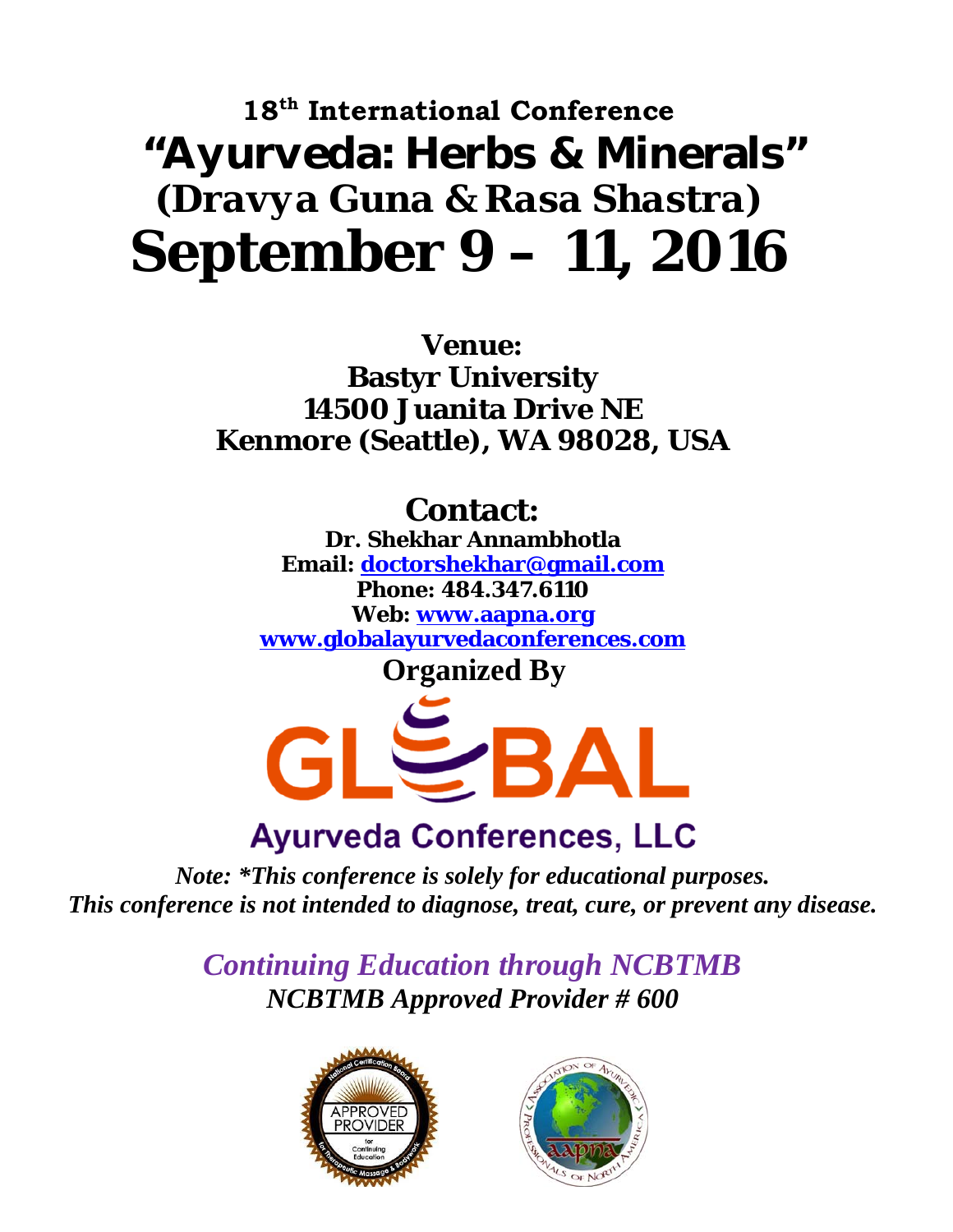#### **Tentative Conference Program Guide\* ROOM #133 – Hemlock Friday, September 9, 2016**

| <b>Time</b>                                |                                                            | <b>Presenter</b>                                |  |  |
|--------------------------------------------|------------------------------------------------------------|-------------------------------------------------|--|--|
|                                            | <b>Topic</b>                                               |                                                 |  |  |
| $07:00$ am $-08:30$ am                     | Registration                                               | <b>Front Desk</b>                               |  |  |
|                                            | Sponsors & Exhibitors Setup                                | Hall                                            |  |  |
| $08:45$ am $-08:55$ am                     | Inauguration                                               | Inauguration                                    |  |  |
| 09:00 am $-$ 09:25 am                      | <b>Welcome Address</b>                                     | Dr. Tim Callahan, PhD, Senior Vice President    |  |  |
|                                            |                                                            | Bastyr University, Seattle, Washington, USA     |  |  |
|                                            | Session 1 - Moderator - Ashlesha Raut                      |                                                 |  |  |
| 09:25 am $-$ 09:30 am                      | Introduction of speakers of the session                    | Ashlesha Raut, BAMS. MD(Ayu), Illinois, USA     |  |  |
| 09:30 am $-10:00$ am                       | Role of Anupana in Chikitsa -                              | Dhanada Kulkarni, BAMS, Texas, USA              |  |  |
|                                            | Panchamrutham (Five Nectars)                               |                                                 |  |  |
|                                            |                                                            |                                                 |  |  |
| $10:00$ am $- 10:30$ am                    | Role of Mineral Rich foods in Ahar                         | Vijay Jain, MD, Florida, USA                    |  |  |
|                                            | Chikitsa                                                   |                                                 |  |  |
| 10:30 am $- 11:00$ am                      | The concept of immunomodulation in                         | Meenakshi Gupta, BAMS, MDAyu, Texas, USA        |  |  |
|                                            | ayurveda and ayurvedic herbs as a                          |                                                 |  |  |
|                                            | immunomodulators                                           |                                                 |  |  |
| $11:00$ am $- 11:30$ am                    | Ayurvedic Herbs for Oral Health                            | Julia Maybogina, RYT, ALC, CPT, New Jersey,     |  |  |
|                                            |                                                            | <b>USA</b>                                      |  |  |
| 11:30 am $- 12:00$ pm                      | Role of herbs & minerals in depression                     | Suresh Swarnapuri, BAMS, MDAyu, Ireland, EU     |  |  |
| $12:00 \text{ pm} - 12:15 \text{ pm}$      | Q & A                                                      | Q & A                                           |  |  |
| $12:15$ pm $- 12:30$ pm                    | Sponsors presentation                                      | Komal Herbals, Pennsylvania                     |  |  |
|                                            |                                                            |                                                 |  |  |
| 12:30 pm $-01:30$ pm                       | <b>Lunch &amp; Sponsors Visit</b>                          | Lunch                                           |  |  |
|                                            | Session - 2 - Moderator - Jayarajan Kodikannath            |                                                 |  |  |
| 01:30 pm $-$ 01:35 pm                      | Introduction of speakers of the session                    | Jayarajan Kodikannath, BAMS, California, USA    |  |  |
| 01:35 pm $-$ 02:05 pm                      | Therapeutic use of minerals and metals in                  | Ashlesha Raut, BAMS, MDAyu, Illinois, USA       |  |  |
|                                            | Ayurveda                                                   |                                                 |  |  |
| $02:05$ pm $-02:35$ pm                     | Dravya Guna of Phyllanthus Niruri and                      | Santoshima Kartikeyan, BSMS, Washington,        |  |  |
|                                            | Boswellia Serrata                                          | <b>USA</b>                                      |  |  |
| 02:35 pm $-$ 03:05 pm                      |                                                            |                                                 |  |  |
| $03:05$ pm $-03:35$ pm                     | Exploring the Human Microbiome                             | Amrit Devgun, ND, AAP, Minneapolis, USA         |  |  |
| 03:35 pm $-$ 03:50 pm                      | Q & A                                                      | Q & A                                           |  |  |
| 03:50 pm $-$ 04:05 pm                      | Sponsors presentation                                      | Banyan Botanicals, New Mexico, USA              |  |  |
|                                            |                                                            |                                                 |  |  |
|                                            |                                                            | Kottakkal Herbs, New York, USA                  |  |  |
| 04:05 pm $-$ 04:30 pm                      | <b>Break / Sponsors Visit</b>                              | <b>Break / Sponsors Visit</b>                   |  |  |
| Session - 3 - Moderator - Dhanada Kulkarni |                                                            |                                                 |  |  |
| 04:30 pm $-$ 04:35 pm                      | Introduction of speakers of the session                    | Dhanada Kulkarni, BAMS, Texas, USA              |  |  |
| 04:35 pm $-$ 05:05 pm                      | Ayurveda is a Personalized Medical                         | Jayarajan Kodikannath, BSc., BAMS, California,  |  |  |
|                                            | System- Understanding the principles of                    | <b>USA</b>                                      |  |  |
|                                            | creating custom herb blends and                            |                                                 |  |  |
|                                            | formulations based on Samprapti                            |                                                 |  |  |
| $05:05$ pm $-05:35$ pm                     | Organic Herbs: The Gold Standard                           | Darshan Desai, BAMS, MDAyu, Mumbai, India       |  |  |
|                                            | Ayurvedic Therapy                                          |                                                 |  |  |
| $05:35$ pm $-06:05$ pm                     | Nasya Therapy: Modern scientific                           | Dhaval Dhru, MD, Washington, USA                |  |  |
|                                            |                                                            |                                                 |  |  |
|                                            | perspective                                                |                                                 |  |  |
| $06:05$ pm $-06:20$ pm                     | Q & A                                                      |                                                 |  |  |
| $06:20 \text{ pm} - 06:30 \text{ pm}$      | Sponsors presentation                                      | Floracopeia Aromatic Treasures, California, USA |  |  |
| 06:30 pm $-$ 07:30 pm                      | Dinner & Sponsors / Exhibitors Visit                       |                                                 |  |  |
| $08:00 \text{ pm} - 08:30 \text{ pm}$      | <b>AAPNA Board of Directors, Advisors, Members Meeting</b> |                                                 |  |  |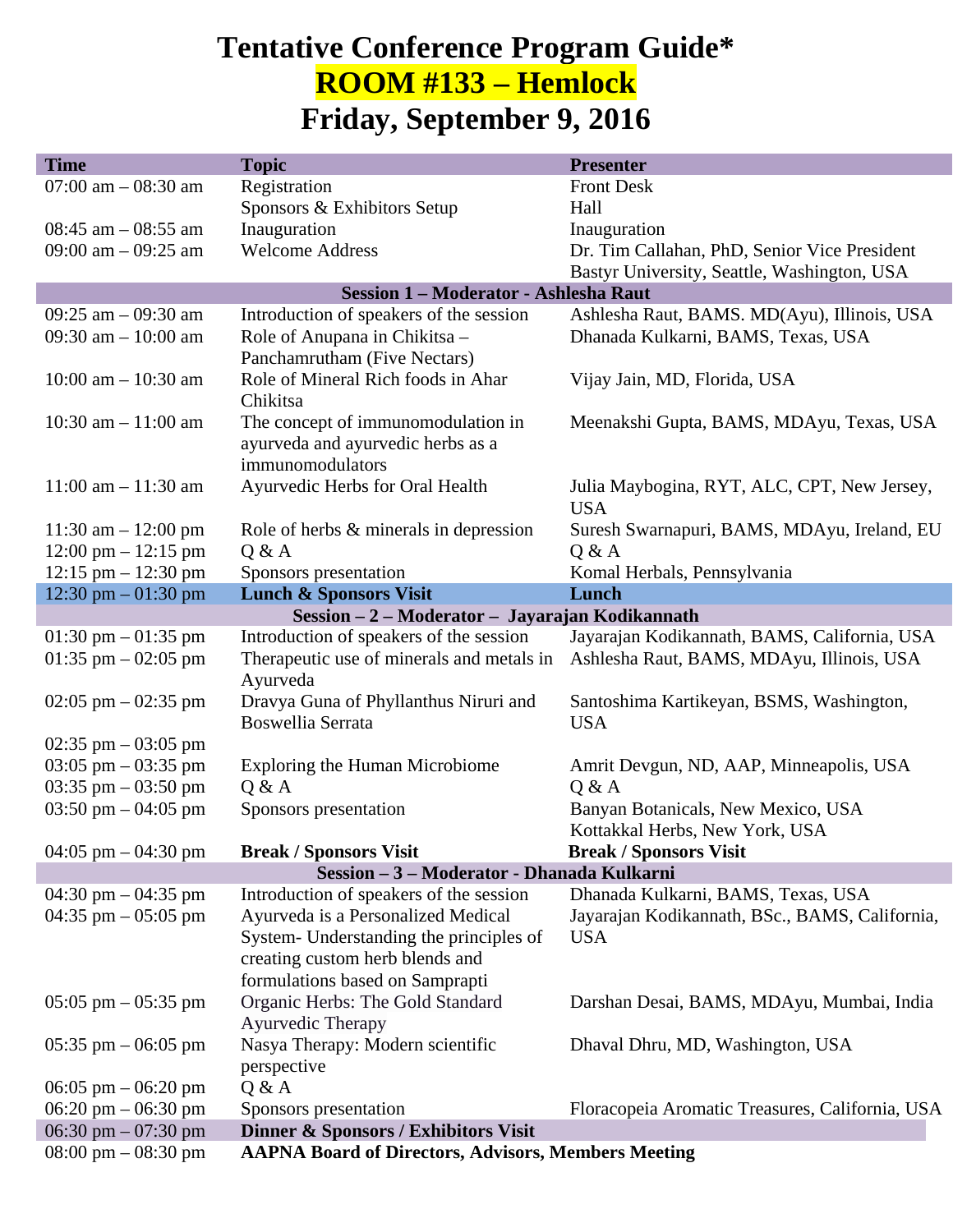#### **Saturday, September 10, 2016**

| <b>Time</b>                                   | <b>Topic</b>                                   | <b>Presenter</b>                                        |  |  |
|-----------------------------------------------|------------------------------------------------|---------------------------------------------------------|--|--|
| 06:30 am $-$ 07:30 am                         | <b>Quantum Breath Meditation</b>               | Vijay Jain, MD, Florida, USA                            |  |  |
| 07:30 am $-$ 08:30 am                         | Day Pass Registration                          | Front Desk & Sponsors Visit                             |  |  |
|                                               | Session - 4 - Moderator - Rammohan Rao         |                                                         |  |  |
| $08:55$ am $-09:00$ am                        | Introduction of speakers of the session        | Rammohan Rao, PhD, California, USA                      |  |  |
| 09:00 am $-$ 09:30 am                         | Addressing infertility through Ayurveda        | Devika Deshmukh, BAMS, MD-Ayu,                          |  |  |
|                                               |                                                | California, USA                                         |  |  |
| 09:30 am $-10:00$ am                          | Scientific Basis for use of Medhya             | Anupama Kizhakkeveettil, BAMS, MAOM, LAc.               |  |  |
|                                               | Rasayana Herbs in Ayurveda                     | PhD (C), California, USA                                |  |  |
| $10:00$ am $- 10:15$ am                       | Q & A                                          | Q & A                                                   |  |  |
| $10:15$ am $- 10:30$ am                       | Sponsors presentations                         | Forest Gold, Mumbai, India                              |  |  |
|                                               |                                                | Maharishi Ayurveda, Iowa, USA                           |  |  |
| 10:30 am $-$ 10:55 am                         | Break & Sponsors Visit                         | Break & Sponsors Visit                                  |  |  |
| Session - 5 - Moderator - Darshan Desai       |                                                |                                                         |  |  |
| 10:55 am $-$ 11:00 pm                         | Introduction of speakers of the session        | Darshan Desai, BAMS, MDAyu, India                       |  |  |
| $11:00$ am $- 11:30$ am                       | Why Kitchen Spices are more important          | Vivek Shanbhag, BAMS, MD-Ayu, ND,                       |  |  |
|                                               | than Pharmacy Herbs                            | California, USA                                         |  |  |
| $11:30$ am $- 12:00$ pm                       | Herb & Drug interactions with some             | Namyata Pathak-Gandhi, BAMS, MD-Ayu,                    |  |  |
|                                               | common medicinal plants used in                | California, USA                                         |  |  |
| $12:00 \text{ pm} - 12:15 \text{ pm}$         | Ayurveda<br>Q & A                              |                                                         |  |  |
| $12:15$ pm $- 12:30$ pm                       | Sponsors presentations                         | Athreya – Lets All Be Healthy, California, USA          |  |  |
| 12:30 pm $-$ 01:30 pm                         | <b>Lunch &amp; Sponsors / Exhibitors Visit</b> |                                                         |  |  |
|                                               | Session – 6 – Moderator – Vijay Jain           |                                                         |  |  |
| 01:30 pm $-$ 01:35 pm                         | Introduction of speakers of the session        | Vijay Jain, MD, Florida, USA                            |  |  |
| 01:35 pm $-$ 02:05 pm                         | Ayurvedic Herbs for Addiction and              | Natalia Galindo, MSc, ERYT, Florida, USA                |  |  |
|                                               | <b>Substance Abuse</b>                         |                                                         |  |  |
| $02:05$ pm $-02:35$ pm                        | Ayurvedic Herbal Therapeutics for              | Rammohan Rao, PhD, California, USA                      |  |  |
|                                               | Alzheimer's Disease                            |                                                         |  |  |
| 02:35 pm $-$ 03:05 pm                         | Integrative approach in the management         | Bintee Gumman, MBBS, DLO, DAc.                          |  |  |
|                                               | of common ENT disorders                        | Oklahoma, USA                                           |  |  |
| $03:05 \text{ pm} - 03:20 \text{ pm}$         | Q & A                                          |                                                         |  |  |
| 03:20 pm $-$ 03:35 pm                         | Sponsors presentation                          | Sewanti Ayurvedic Herbs, Canada                         |  |  |
| $03:35$ pm $-03:50$ pm                        | Award Ceremony & Group Photo                   |                                                         |  |  |
| 03:50 pm $-$ 04:20 pm                         | <b>Break &amp; Sponsors Visit</b>              | <b>Break &amp; Sponsors Visit</b>                       |  |  |
| <b>Session 7 - Moderator - Vivek Shanbhag</b> |                                                |                                                         |  |  |
| 04:20 pm $-$ 04:25 pm                         | Introduction of speakers of the session        | Vivek Shanbhag, BAMS, MDAyurved, ND,<br>California, USA |  |  |
| $04:25$ pm $-04:55$ pm                        | Biochemistry of Cellular Healing and the       | Holly Fourchalk, PhD, Vancouver, Canada                 |  |  |
|                                               | Foods to Support it                            |                                                         |  |  |
| 04:55 pm $-$ 05:25 pm                         | Ayurvedic herbs and minerals for               | Sujata Gadre, BAMS, MS, CPhT, Texas, USA                |  |  |
|                                               | women's health                                 |                                                         |  |  |
| $05:25$ pm $-05:55$ pm                        | Ayurvedic Herbs and Integrative                | Amitabh Gumman, BAMS, MPH, PhD,                         |  |  |
|                                               | Nutraceuticals                                 | Oklahoma, USA                                           |  |  |
| $05:55$ pm $-06:10$ pm                        | Q & A                                          | Q & A                                                   |  |  |
| 06:10 pm $-$ 06:25 pm                         | Sponsors presentation                          | International University of Yoga and Ayurveda,          |  |  |
|                                               |                                                | Florida, USA                                            |  |  |
| 06:25 pm $-$ 07:30 pm                         | Dinner                                         | Dinner                                                  |  |  |
| $08:00 \text{ pm} - 09:00 \text{ pm}$         | <b>Evening Entertainment</b>                   |                                                         |  |  |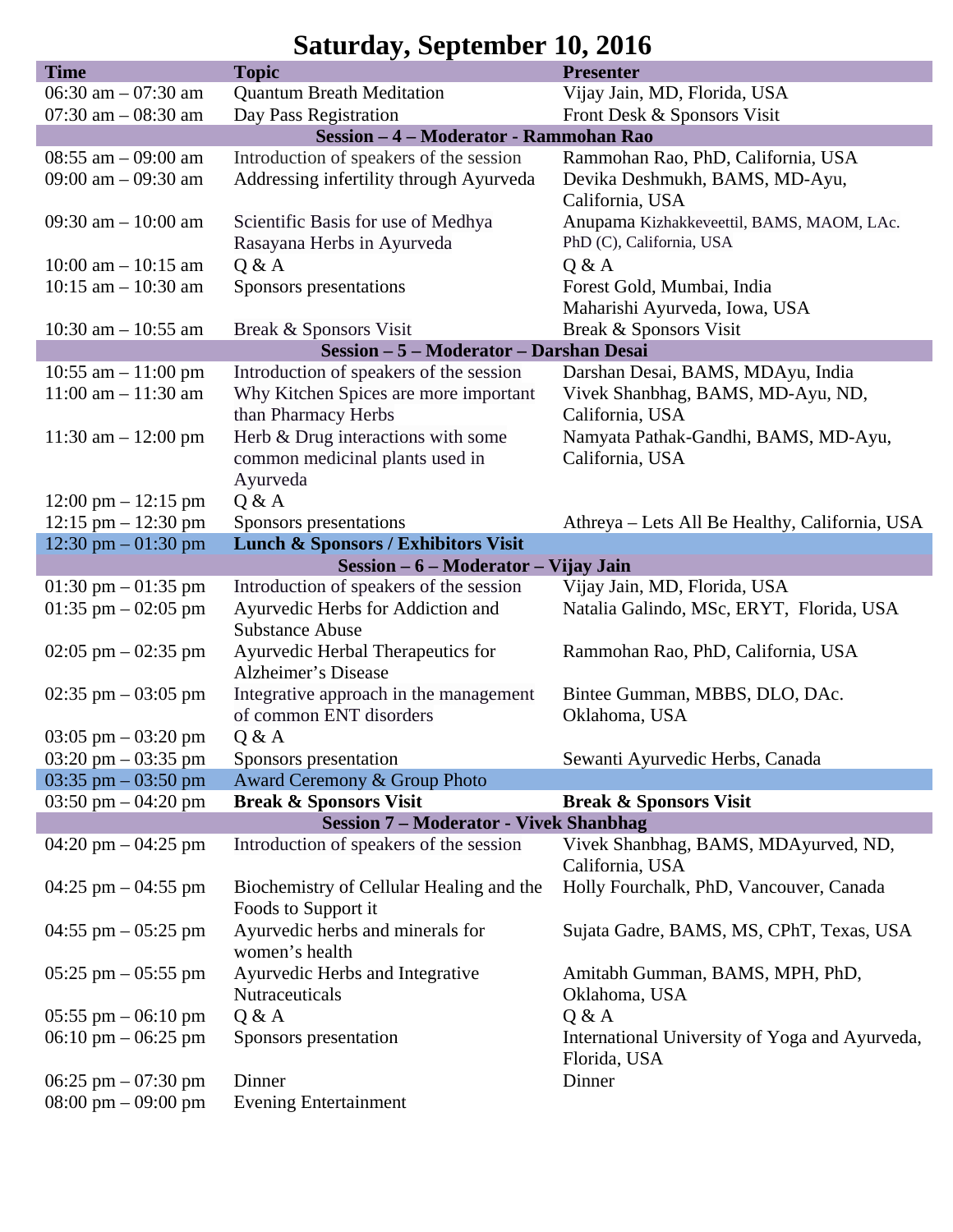## **Sunday, September 11, 2016**

| <b>Time</b>                            | <b>Topic</b>                                      | <b>Presenter</b>                         |  |  |
|----------------------------------------|---------------------------------------------------|------------------------------------------|--|--|
| 6:30 am $-7:30$ am                     | Yoga and Meditation                               |                                          |  |  |
| $7:30$ am $-8:15$ am                   | Registration                                      | <b>Front Desk</b>                        |  |  |
|                                        | Sponsors & Exhibitors Setup                       | Hall                                     |  |  |
| Session 8 - Moderator - Namyata Pathak |                                                   |                                          |  |  |
| 08:55 am $-$ 09:00 am                  | Introduction of speakers of the session           | Namyata Pathak, BAMS, MDAyurved,         |  |  |
|                                        |                                                   | California, USA                          |  |  |
| 09:00 am $-$ 09:30 am                  | Taking Ayurvedic Herbs to the Next                | K.P. Khalsa, DN-C, RH, CAP, Oregon,      |  |  |
|                                        | Level in the Clinic: Cutting Edge                 | <b>USA</b>                               |  |  |
|                                        | Ayurvedic Herbalism in Modern                     |                                          |  |  |
|                                        | America                                           |                                          |  |  |
| 09:30 am $-10:00$ am                   | Clinical efficacy of Ayurvedic herbal             | Neelam Toprani, Vancouver, Canada        |  |  |
|                                        | compound in cardiovascular endurance              |                                          |  |  |
|                                        | and physical performance in healthy               |                                          |  |  |
|                                        | athletic adults                                   |                                          |  |  |
| $10:00$ am $- 10:15$ am                | Q & A                                             |                                          |  |  |
| $10:15$ am $- 10:45$ am                | <b>Break</b>                                      | <b>Sponsors Visit</b>                    |  |  |
|                                        | Session 9 - Moderator - Anupama Kizhakkeveettill  |                                          |  |  |
| 10:45 am $-$ 10:50 am                  | Introduction of speakers of the session           | Anupama Kizhakkeveettill, BAMS,          |  |  |
|                                        |                                                   | MAOM, LAc. PhD, California, USA          |  |  |
| 10:50 am $- 11:20$ am                  | Selling the unknown: How to market                | Joseph Parrinello, M.A. New York, USA    |  |  |
|                                        | Ayurvedic services and products                   |                                          |  |  |
| $11:20$ am $-11:50$ am                 | Minerals and Metals in Dermatology                | Raja Sivamani, MD, MS, CAT,              |  |  |
|                                        |                                                   | California, USA                          |  |  |
| $11:50$ am $- 12:20$ pm                | <b>TBA</b>                                        | <b>TBA</b>                               |  |  |
| $12:20 \text{ pm} - 12:30 \text{ pm}$  | Q & A                                             |                                          |  |  |
| 12:30 pm $-01:30$ pm                   | Lunch                                             | Lunch                                    |  |  |
|                                        | <b>Session 10 - Moderator - Suresh Swarnapuri</b> |                                          |  |  |
| 01:30 pm $-$ 01:35 pm                  | Introduction of speakers of the session           | Suresh Swarnapuri, BAMS, MDAyurved,      |  |  |
|                                        |                                                   | Ireland                                  |  |  |
| $01:35$ pm $-03:05$ pm                 | <b>Workshop:</b> Oncology Care through            | Virender Sodhi, BAMS, MDAyu, ND,         |  |  |
|                                        | Ayurvedic Herbal Wisdom and Nano                  | Washington, USA                          |  |  |
|                                        | <b>Heavy Metals</b>                               |                                          |  |  |
| $03:15$ pm $-04:45$ pm                 | Workshop: Anti-inflammatory Herbs in              | Shekhar Annambhotla, BAMS, MDAyu,        |  |  |
|                                        | <b>Ayurvedic Clinical Practice</b>                | Pennsylvania, USA                        |  |  |
| $04:45$ pm $-05:00$ pm                 | <b>Closing Ceremony</b>                           | <b>Shekhar Annambhotla, Director GAC</b> |  |  |
|                                        |                                                   | & AAPNA, Pennsylvania, USA               |  |  |

*Note: \*The program guide subject to change without prior notice.*